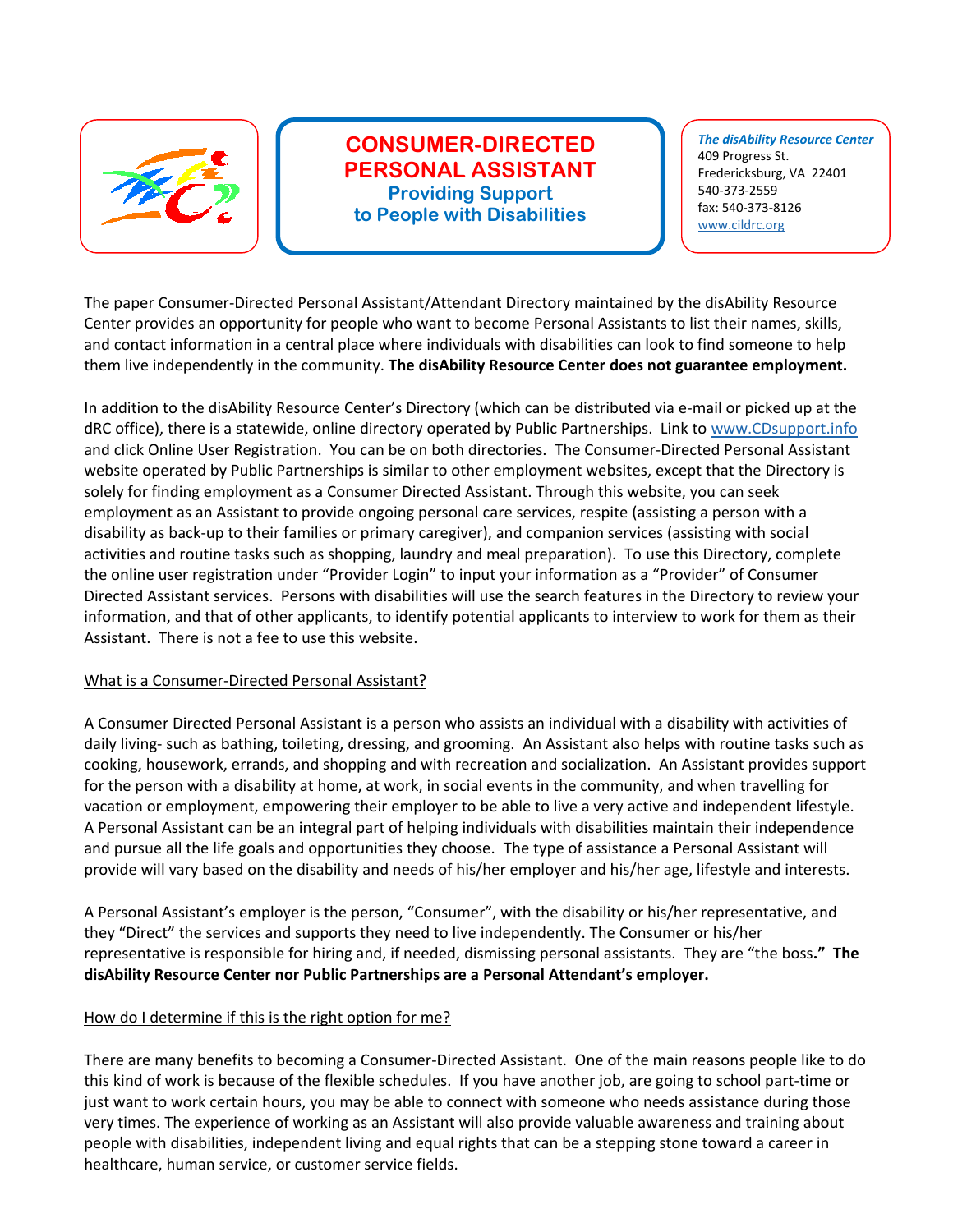# On the Job Training

In most circumstances, the person with the disability or his/her representative will provide you the training on their needs, routines, and type of assistance needed. If there is assistive technology or other equipment that is used, such as a hoyer lift, wheelchair, or communication device, your employer will show you how these work.

# Key Points

Consumer-Directed Personal Assistants provide the support needed by a person with a disability.

 You will not work for a company. You will work for the person with a disability. **The person with a disability will be your employer.** They will conduct the interviews, complete background checks and make the hiring decision. They will be your trainer and supervisor. They will approve your timesheets. They do your evaluations and make decisions about your ongoing employment. This gives you an excellent opportunity to develop a good working relationship with your employer.

 If the person with a disability is unable to perform the functions as your employer, they may have a family member or other representative act in their place as your employer.

Being listed on one or both Directories allows you to provide your information so that employers (people with disabilities) can see what your experience is and what type of supports you can provide.

Personal Assistant employment is flexible and doesn't always fall within traditional work hours.

Most people with disabilities who use the Directory have their supports paid for by Medicaid. The rate of pay from Medicaid is \$11.47 in Stafford and Spotsylvania counties and Fredericksburg. It is \$8.86 in Caroline and King George counties and the rest of southern VA. Personal Assistants may not charge or accept a rate higher than these rates if your wages are paid by Medicaid. Unfortunately, at this time, none of the programs provide insurance/benefits or paid vacation/sick leave. If you are injured on the job none of the programs pay workman's comp.

To be employed as a Consumer-Directed Personal Assistant by someone in a long-term care Medicaid program, you must be:

- 18 years or older
- Possess a valid Social Security number
- Be willing to complete a background check
- Possess basic reading, writing and math skills

## Questions about Working as Consumer Directed Personal Assistant?

If you have further questions about your role as a Consumer Directed Personal Assistant or independent living for persons with disabilities, you can contact the **disAbility Resource Center, a Center for Independent Living, at 540-373-2559***.* CILs are nonprofit, empowerment and advocacy organizations supporting independent living opportunities and equality for persons with disabilities.